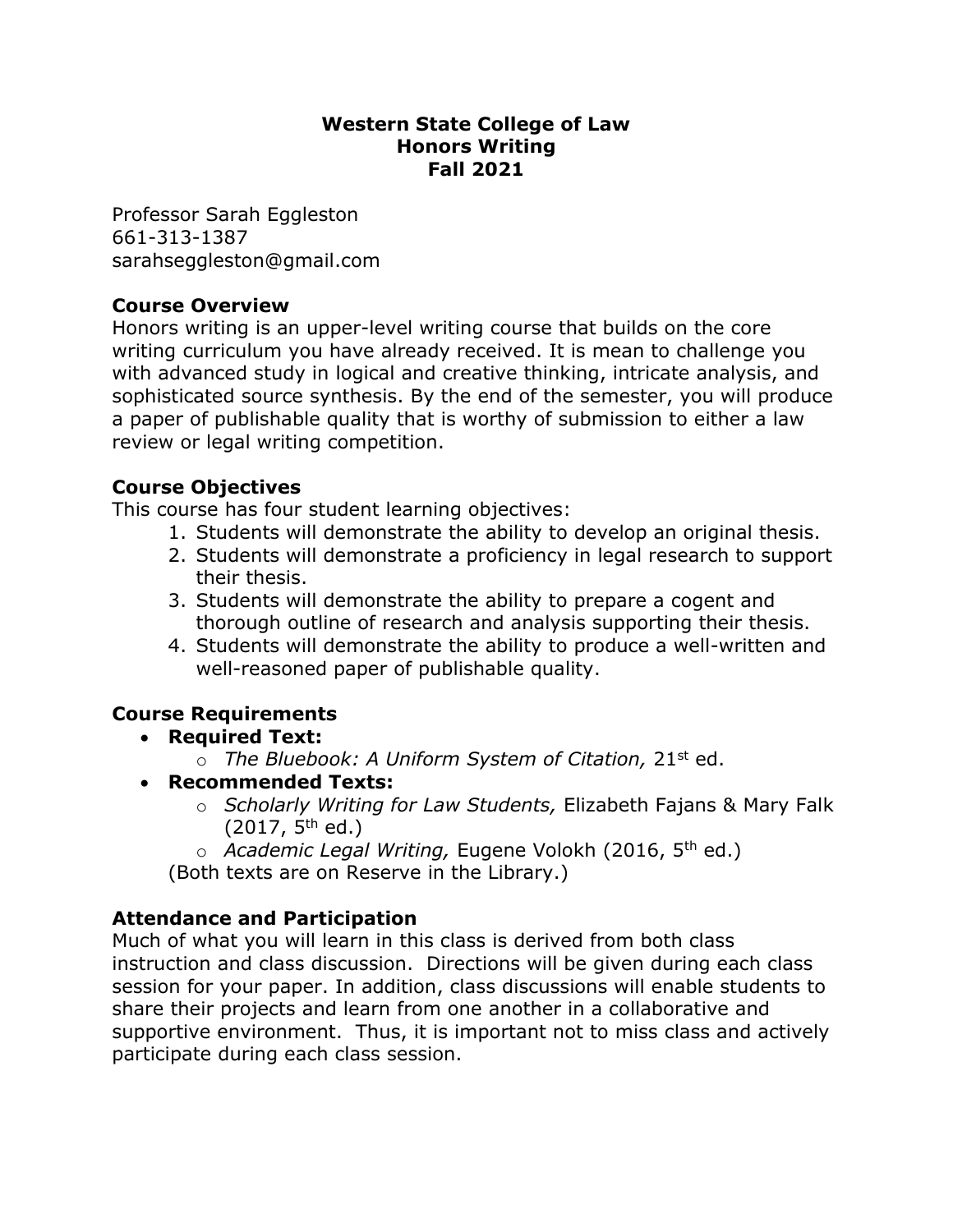Class will have two components – a synchronous or live component conducted via Zoom and an asynchronous component managed through Westlaw's TWEN learning system. Using this hybrid approach allows for the fullest learning experience. Please register for the TWEN course associated with this course. Also, please follow the Zoom guidelines listed below.

*TWEN Course*

• Honors Writing – Fall 2021 – Eggleston

# *Zoom URL*

 [https://zoom.us/j/96796916596?pwd=Z3N0T2FXRC95ZGJSa3lwZktCN](https://zoom.us/j/96796916596?pwd=Z3N0T2FXRC95ZGJSa3lwZktCNmhrZz09) [mhrZz09](https://zoom.us/j/96796916596?pwd=Z3N0T2FXRC95ZGJSa3lwZktCNmhrZz09)

Meeting ID: 967 9691 6596 Passcode: 543450

*Zoom Guidelines*

- Find a dedicated quiet space to attend Zoom sessions, to minimize the chances that you will be disrupted during the session.
- Arrive to class early and dressed as you would to attend an in-person class.
- Your camera must be turned on for the duration of the class. If desired, you can use the background settings in Zoom to create an artificial background that blocks the view of your space while still allowing you to be seen on camera.
- Come prepared, as you would for an in-person class. Participation in Zoom classes is as important as it is during an in-person class session.
- Do not multitask stay focused on the class discussion do not wander in and out of the Zoom session.
- If you have to miss a Zoom session, or arrive late or leave early, notify the professor in advance, as you would for an in-person class.
- If you have connectivity issues, whether it be long-term or short-term, that impact your ability to participate (e.g., if you are limited to dial-in without video), notify your professor so other accommodations can be explored.
- Do not post screenshots or recordings of any Zoom classes on social media. Such actions would constitute a violation of the Student Honor Code. If you need access to a recording of the Zoom session, please contact your professor.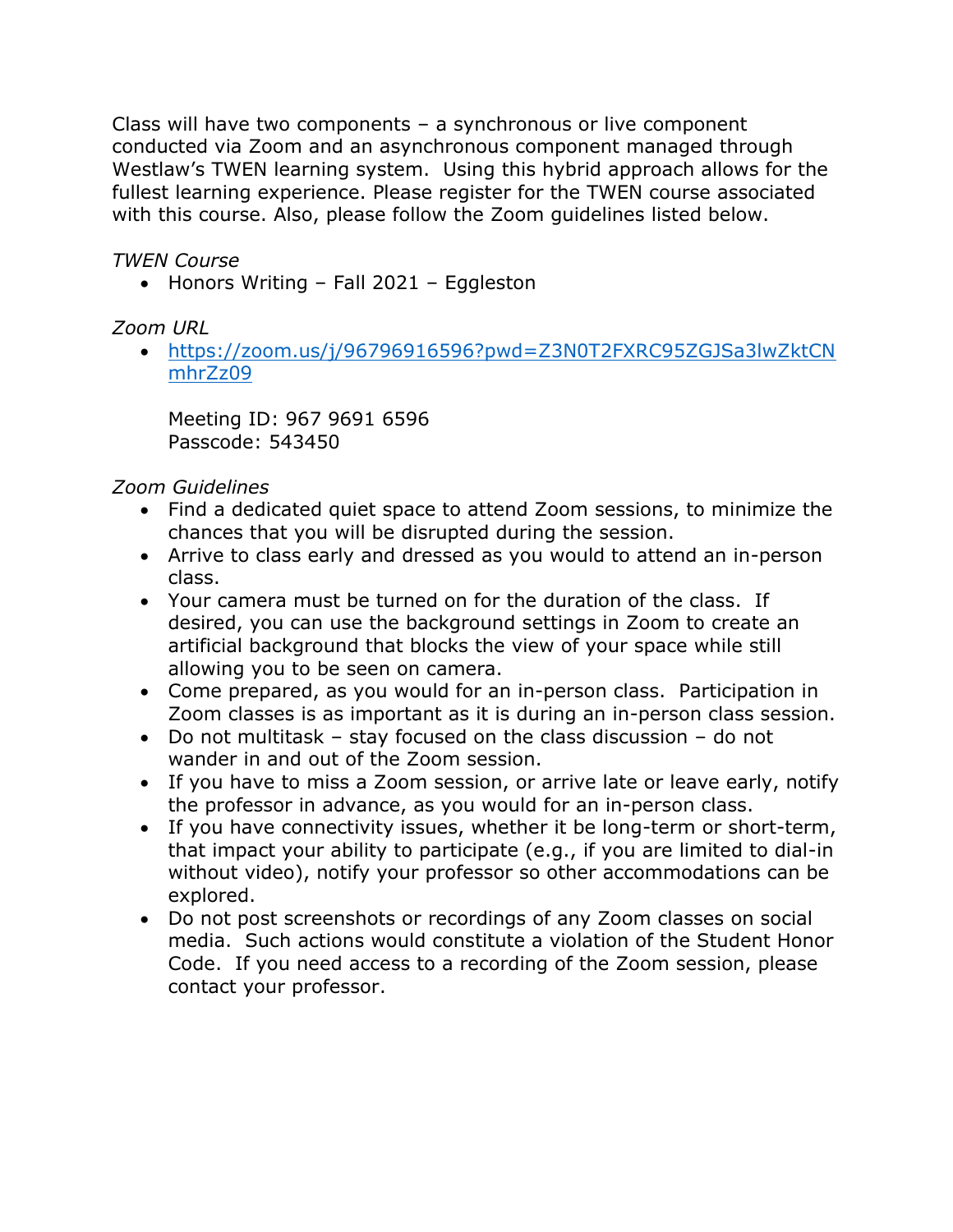## **Time Requirements for Class Participation**

In addition to attending and participating in class each week, much of the work you will do over the course of the semester to produce your final paper will be outside the classroom. ABA Standard 310(b)(1) requires that students spend at least two hours of outside study time for every course credit hour. This means that you each week, must devote at least four (4) hours each week, on average, outside of the classroom, to this course. Writing is hard. I expect your writing process will take you longer than you think, so I expect you'll have to have no problem with meeting this time requirement.

# **Formatting Requirements**

For all assignments, including the final paper, please comply with the following formatting requirements:

- Typewritten, double-spaced, Times New Roman or Verdana, 12-point font.
- One-inch margins for the top, bottom, left, and right margins
- Page numbers at the bottom center of each page
- Citations must follow The Bluebook (21st ed.)

# **Assignments and Grades**

 $• 50%$ 

In-Class Exercise Participation (15 pts.) Reflective Journaling (10 pts.) Literature Review & Annotated Bibliography (15 pts.) Paper Presentation (10 pts.)

 $\cdot$  20%

First Draft of Paper (25 pts. (15+10))

 30% Final Draft of Paper (25 pts.)

**\*\*\*\*\*\*\*\*\*\***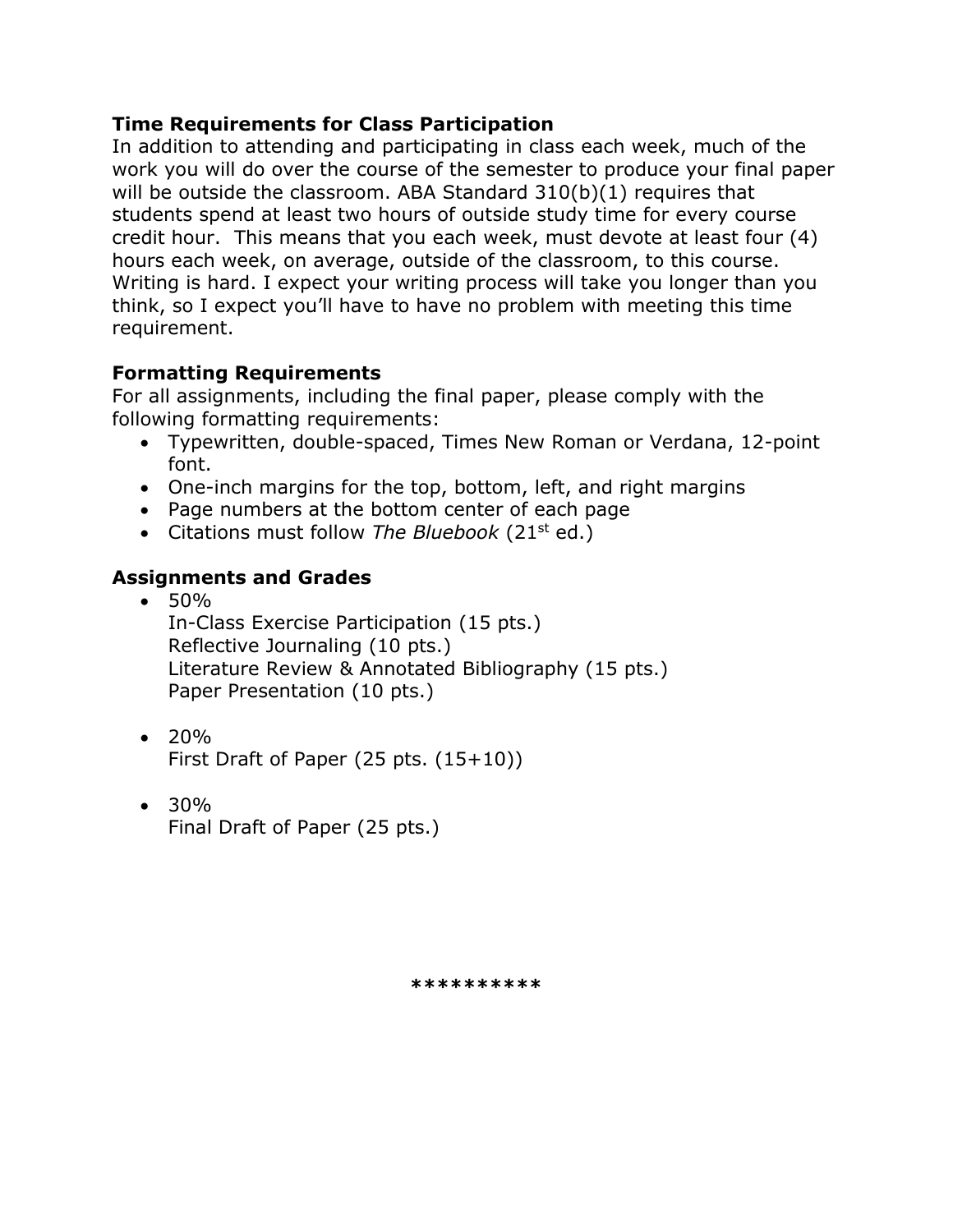| Week | <b>Date</b>               | <b>Course Topics / Readings / Assignments</b>                                                                                                                                                                                                                                                              |
|------|---------------------------|------------------------------------------------------------------------------------------------------------------------------------------------------------------------------------------------------------------------------------------------------------------------------------------------------------|
| 01   | Aug.<br>20 <sup>th</sup>  | <b>Topics:</b><br>Introduction to the Course; Introduction to Each Other; Overview<br>of class; Expectations; Logistics; Writing Histories; Difference<br>between a legal scholarly paper and a college critical paper<br><b>ULWR:</b> Reflective Journaling - How confident am I in my writing<br>skills? |
| 02   | Aug.<br>27 <sup>th</sup>  | <b>Topics:</b><br>Library Research: Paper Topic Sources (e.g. Competition / Circuit<br>Splits); Preemption<br><b>Research Session:</b> Searching case law, law reviews & other<br>research-level legal analytical articles.                                                                                |
| 03   | Sept.<br>3 <sup>rd</sup>  | <b>Topics:</b><br>Library Research: Beyond Cases, Statutes, and Law Reviews;<br>Experts & Surveys & Interviews<br><b>Research Session:</b> Searching non-law primary and secondary<br>resources<br><b>ULWR:</b> General Paper Topic Due                                                                    |
| 04   | Sept.<br>10 <sup>th</sup> | <b>Topics:</b><br>Multi-text synthesis (aka How To Do a Literature Review)                                                                                                                                                                                                                                 |
| 05   | Sept.<br>17 <sup>th</sup> | <b>Topics:</b><br>Translating a general paper topic into a legal paper topic;<br>Different types of legal arguments; Structure and Parts of<br><b>Scholarly Papers</b><br><b>ULWR:</b> Literature Review & Annotated Bibliography Due                                                                      |
| 06   | Sept.<br>24 <sup>th</sup> | <b>Topics:</b><br>Writing Strategies Collaborative Session<br><b>ULWR: Refined Paper Topic (Problem/Solution) Due</b>                                                                                                                                                                                      |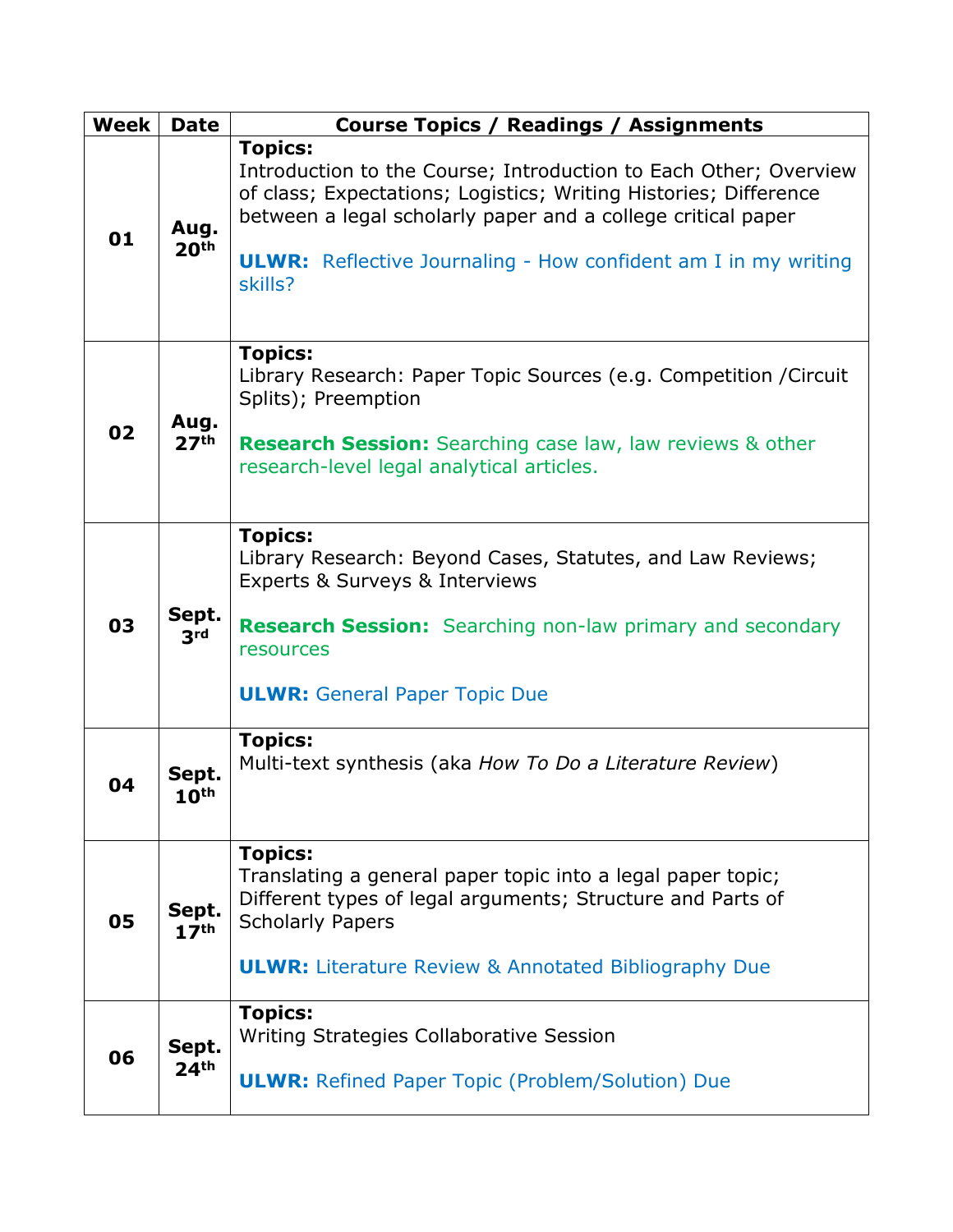| 07 | Oct.<br>1 <sup>st</sup>  | <b>Topics:</b><br>Paper Topic / First Draft Collaborative Session                                                                                                                |
|----|--------------------------|----------------------------------------------------------------------------------------------------------------------------------------------------------------------------------|
|    |                          | <b>ULWR:</b> Return of Literature Review & Annotated Bibliography                                                                                                                |
| 08 | Oct.<br>8 <sup>th</sup>  | <b>Topics:</b><br>Paper Topic / First Draft Collaborative Session                                                                                                                |
| 09 | Oct.<br>15 <sup>th</sup> | <b>Topics:</b><br>Paper Topic / First Draft Collaborative Session                                                                                                                |
| 10 | Oct.<br>22 <sup>nd</sup> | <b>Topics:</b><br>No class. Work on research, outlining/organizing, and writing first<br>draft.<br><b>ULWR: Individual Progress Meetings with Sarah</b>                          |
| 11 | Oct.<br>29 <sup>th</sup> | <b>Topics:</b><br>Footnotes; Citations; Audience consideration; Guest Speakers<br><b>Research Session:</b> Following the Research Trail<br><b>ULWR: First Draft of Paper Due</b> |
| 12 | Nov.<br>5 <sup>th</sup>  | <b>Topics:</b><br>Transferability of Skills - Approaching & Organizing; Various<br>Legal Documents<br><b>ULWR: Return of First Draft of Paper</b>                                |
| 13 | Nov.<br>12 <sup>th</sup> | <b>Topics:</b><br><b>Paper Presentations</b><br><b>ULWR:</b> First Draft Selected Section Re-Writes Due                                                                          |
| 14 | Nov.<br>19 <sup>th</sup> | <b>Topics:</b><br><b>Paper Presentations</b><br><b>ULWR:</b> Reflective Journaling - How confident am I in my writing<br>skills now that I've had a semester of Honors Writing.  |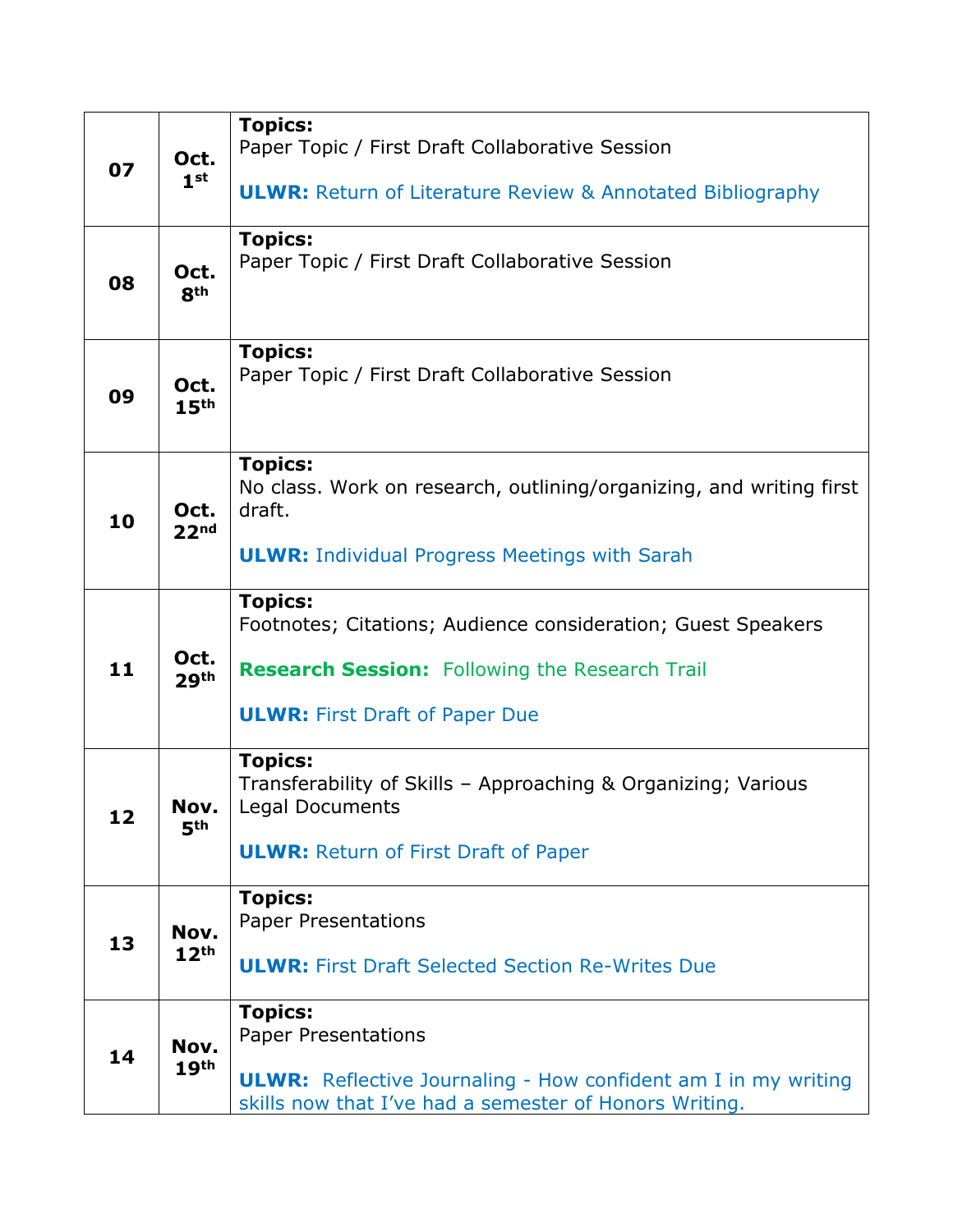**ULWR:** Final Paper Due by 4pm submitted via email to Sarah Eggleston at sarahseggleston@gmail.com

#### **\*\*\*\*\*\*\*\*\*\***

## **Western State College of Law Programmatic Learning Outcomes**

Western State College of Law's curriculum is designed so that every student achieves a level of competency prior to graduation in each of the eight Programmatic Learning Outcomes listed below:

## *(1) Doctrinal Knowledge*

Students will demonstrate knowledge of substantive and procedural law in the core curriculum subjects, including Contracts, Criminal Law, Criminal Procedure, Torts, Real Property, Business Association, Evidence, Civil Procedures, Constitutional Law, Estates, Community Property, Remedies, and Professional Responsibility.

## *(2) Practice Skills*

Students will demonstrate the development of other law practice skills. Each student's chosen outcomes within this category will be varied based on the student's particular interests, coursework and work experiences. They may include, but are not limited to, the following topics: oral presentation and advocacy; interviewing; counseling; client service and business development; negotiations, mediation, arbitration, or other alternate dispute resolution methods; advanced legal research and writing (excluding purely academic papers and the first four units earned in introductory first-year legal research and writing class); applied legal writing such as drafting contracts, pleadings, other legal instruments; law practice management or the use of technology in law practice; cultural competency; collaboration or project management; financial analysis, such as accounting, budgeting project management, and valuation; cost benefit analysis in administrative agencies; use of technology, data analyses, or predictive coding; business strategy and behavior; pre-trial preparation, fact investigation, such as discovery, e-discovery, motion practice, assessing evidence, or utilizing experts; trial practice; professional civility and applied ethics; a law clinic that includes a classroom component; or a legal externship that includes a classroom component.

### *(3) Legal Analysis*

Students will demonstrate the ability to identify the factual and legal issues implicated by a fact pattern and to appropriately use cases (including identifying the salient features of an appropriate precedent case, identifying legally significant similarities or differences between the precedent case and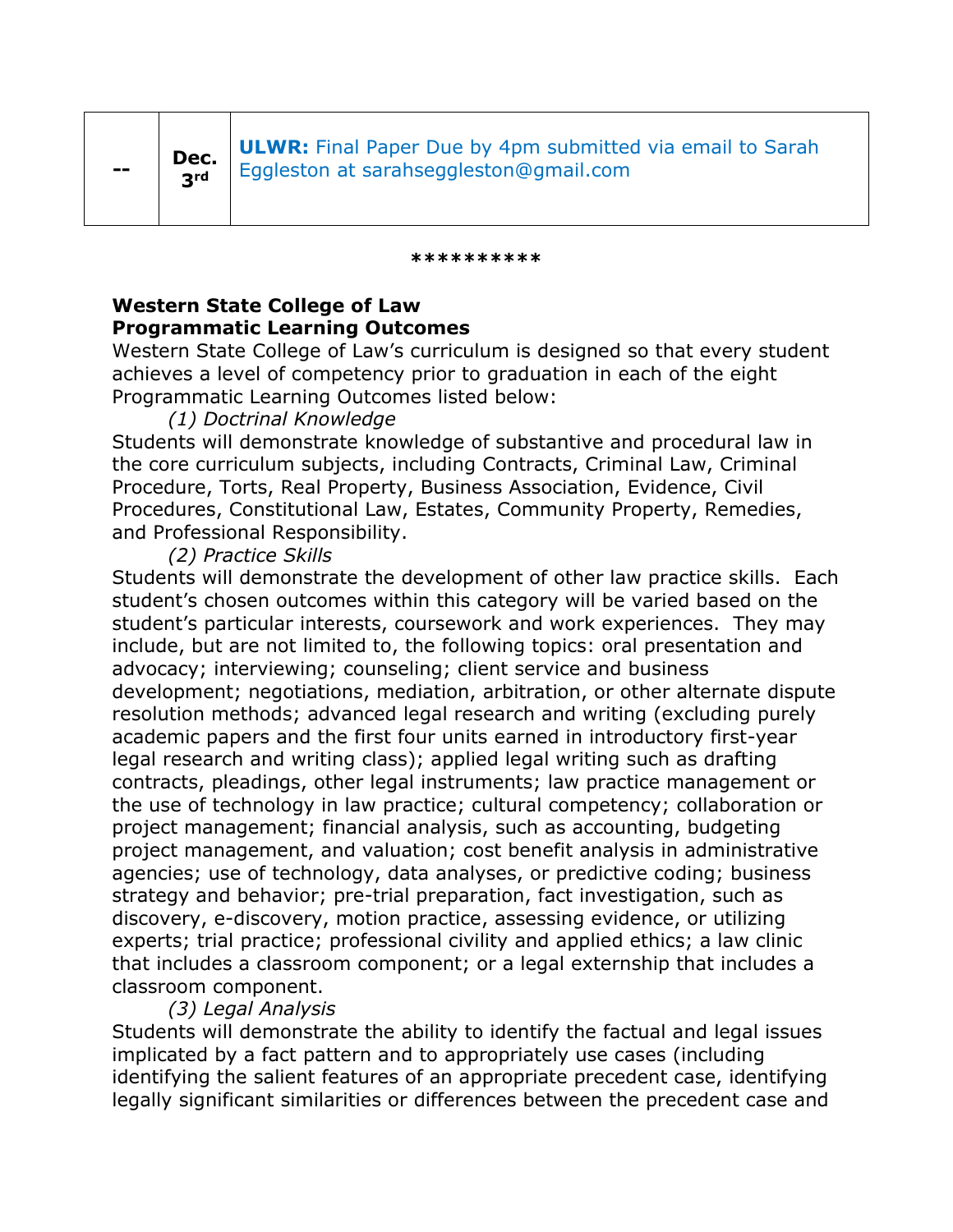a fact pattern and explaining why those are legally significant) and rules (including the ability to connect legally significant facts in a fact pattern to the rule) to predict how a court would decide the issue. Students will also demonstrate the ability to identify and evaluate the public policies of a precedent case or rule and be able to evaluate how public policy can impact the application of a rule to the legal issue.

#### *(4) Legal Research*

Students will demonstrate the ability to locate relevant legal authority using a variety of book and electronic resources, and to properly cite to such legal authority.

### *(5) Communication*

Students will demonstrate the ability to communicate both orally and in writing in a manner appropriate to a particular task to effectively convey the author or speaker's ideas. This includes audience sensitivity in written and oral communication (the ability to adopt a tone, style and level of detail appropriate to the needs, knowledge and expertise of the audience); and written communication basic proficiency (the ability to use the conventions of grammar, spelling, punctuation, diction and usage appropriate to the task and sufficient to convey effectively the author's ideas).

### *(6) Advocacy of Legal Argument*

Students will demonstrate the ability, in both oral and written formats, to evaluate the legal, economic and social strengths and weaknesses of a case and use case and statutory authority as well as public policy to persuade others. Making policy-based arguments includes the ability to identify and evaluate the public policies of a precedent case or rule and their implications and be able to assert such appropriate arguments to support a particular application or distinction of a precedent case to a legal controversy or a particular resolution of the application of a rule to the legal controversy.

*(7) Client Sensitivity and Cultural Competency* Students will demonstrate an awareness of clients' needs and goals, including a sensitivity to clients' background and circumstances (including, but not limited to, socio-economic, gender, race, ethnicity, educational, disability and/or religious background(s)), the ability to make decisions that reflect an appropriate focus on those needs and goals, and awareness that cultural issues may affect the relevance of facts and application of the law.

*(8) Legal Ethics*

Students will demonstrate the ability to identify ethical issues in law practice contexts and make appropriate decisions to resolve such issues.

#### **\*\*\*\*\*\*\*\*\*\***

#### **Disability Services Statement**

Western State College of Law provides accommodations to qualified students with disabilities. The Disabilities Services Office assists qualified students